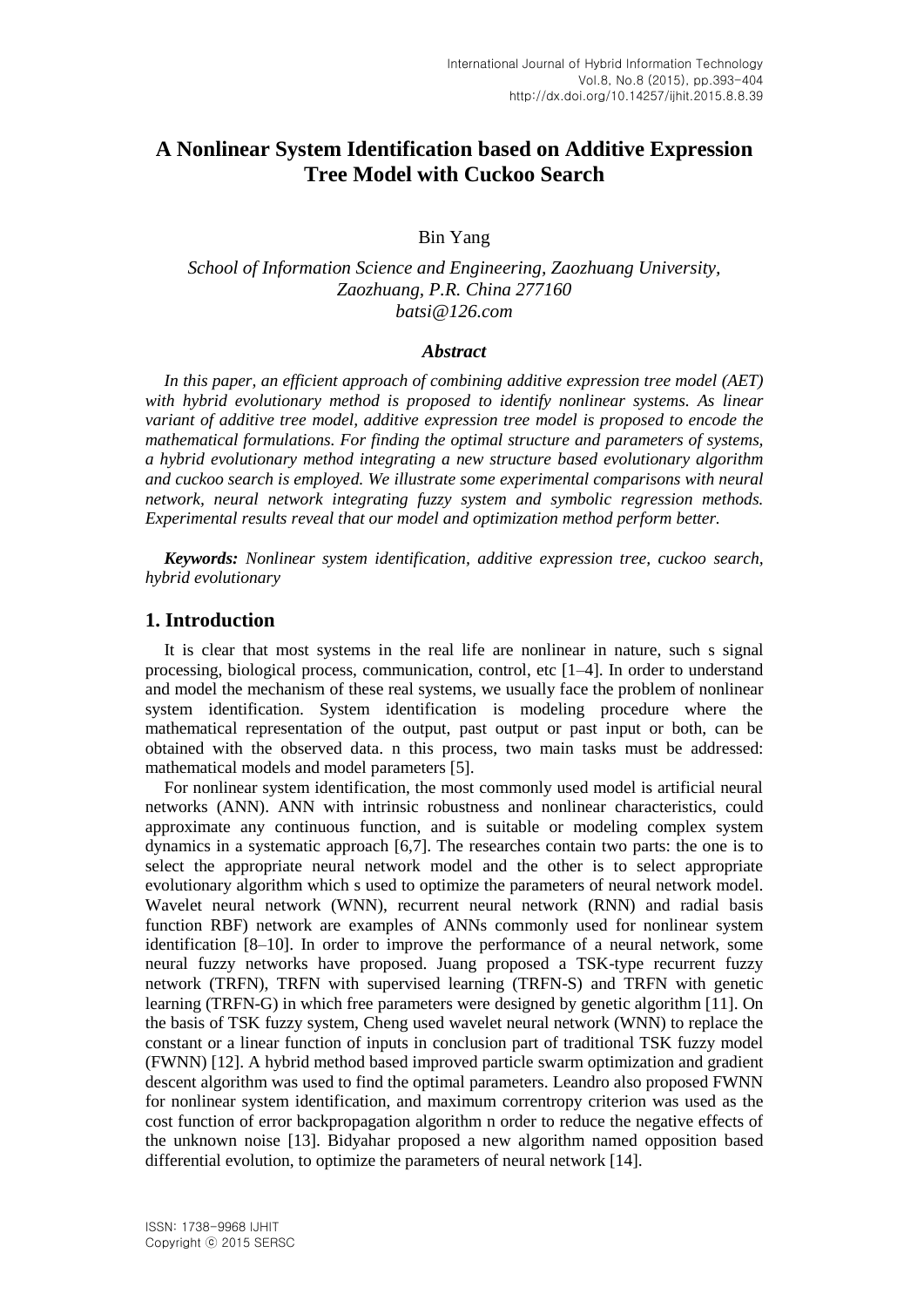Neural network is very powerful, but it is a black box building mapping from inputs to outputs. It is difficult to analyze the internal mechanism of system. Recently some researcher have obtained mathematical formulations directly based on the observed data, whose theoretical and numerical analysis could provide insight and guidance for the real system. Fallah-Mehdipour used genetic programming (GP) to develop a reservoir operation policy simultaneously with inflow prediction [15]. Gandom presented a new multi-stage GP strategy (MSGP) for modeling nonlinear systems, and proved that MSGP as more accurate than GP and ANN models [16]. Zhang used a nonlinear ordinary differential equation (ODE) model to model the complex regulatory relationships among genes. According to analysis of ODE, gene regulatory network was inferred [17].

All complicated nonlinear maps are additive models of a number of linear and nonlinear terms. In this paper, as linear variant of additive tree model, additive expression tree (AET) model is first proposed to encode the linear and nonlinear systems. We propose a hybrid evolutionary method, in which a new structure-based evolutionary algorithm is used to optimize the architecture of systems and selection of input variables and corresponding parameters are evolved by cuckoo search.

### **2. Materials and Methods**

#### **2.1. Additive Expression Tree Model**

We use a structure-based evolutionary algorithm to evolve the architecture of the additive expression models for the linear/nonlinear system. For this purpose, we encode the linear/nonlinear expression into an additive expression tree model as illustrated in Figure 1. Figure 1(a) is the linear/nonlinear expression of symbolic tree structure, which need be created randomly, and Figure 1(b) is the corresponding expression tree structure.

*N* is an integer number and represents the maximum number of linear/nonlinear terms. Each term is encoded as gene form of gene expression programming (GEP). A GEP gene is a string of function and terminal symbols, which is composed of a head and a tail [19]. The head part contains both function and terminal symbols, whereas the tail part contains terminal symbols only. The head could be created through selecting symbols randomly from the set  $I_1$ . The symbols of tail are selected from function set *F* only. For each problem, user must determine the head length (*h*). The tail length (*t*) is computed as:

$$
t = (n-1) \times h + 1 \tag{1}
$$

Where *n* is the maximum number of arguments of functions. As illustrated in Fig.1(a),  $h$  is 2,  $n$  is set as 2,  $h$  is 3, and the length of gene is 5.

The node (link function) could be selected from instruction set  $I_0 = \{+2, +3, \ldots, +N\}$ , which returns the weighted sum of a number of linear/nonlinear terms according to the GEP gene expressions. A GEP string could be created randomly from operator set inear/nonlinear terms according to the GEP gene expressions. A GEP string could<br>
oe created randomly from operator set<br>  $I_1 = F \cup T = \{+, -, *, /, sin, cos, tan, tanh, e^x, rlog, x, R\}$ . According to the need of problems solved, we could add some complex and classic nonlinear functions into operator set *I*1, such as Gaussian function, Sigma function, Hill function, etc. If the nonlinear system is a polynomial, then the operator set  $I_1$  can be defined as  $I_1 = \{ *2, *3, ..., *n, x, R \}$  (\**n* represents that *n* values multiply).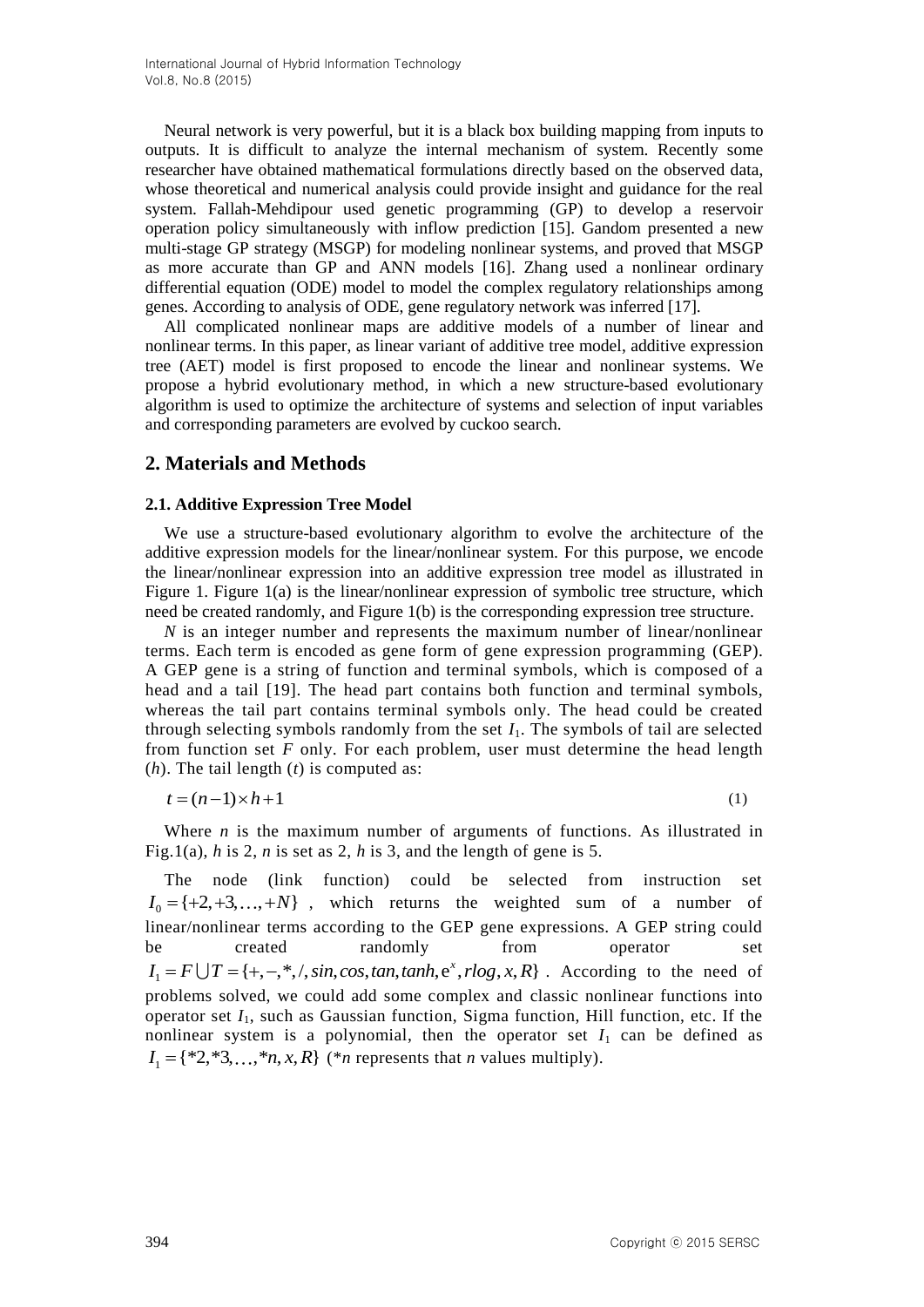

### **Figure 1. Example of a System in the Form of Additive Expression Tree Model**

### **2.2. Structure Optimization Methods**

To search an optimal or near-optimal additive expression tree model is formulated as an evolutionary finding process. We used the structure operators as following:

(1) Mutation. We use two mutation operators to generate offsprings from the parents, which are described as following:

- (a) One-point mutation. Select one point in the tree randomly, and replace it with another symbol, which selects from set  $I_1$ . Notice that in the head any symbol could be changed, but in the tail the terminal symbols are allowed to be changed only.
- (b) One-gene mutation. Randomly select one GEP gene in the tree, and replace it with anther newly generated gene.

(2) Recombination. First two parents are selected according to the predefined crossover probability *P<sup>c</sup>* . Select one pint in one GEP gene randomly. The symbol string after the point is exchanged between parents, creating two new offprings.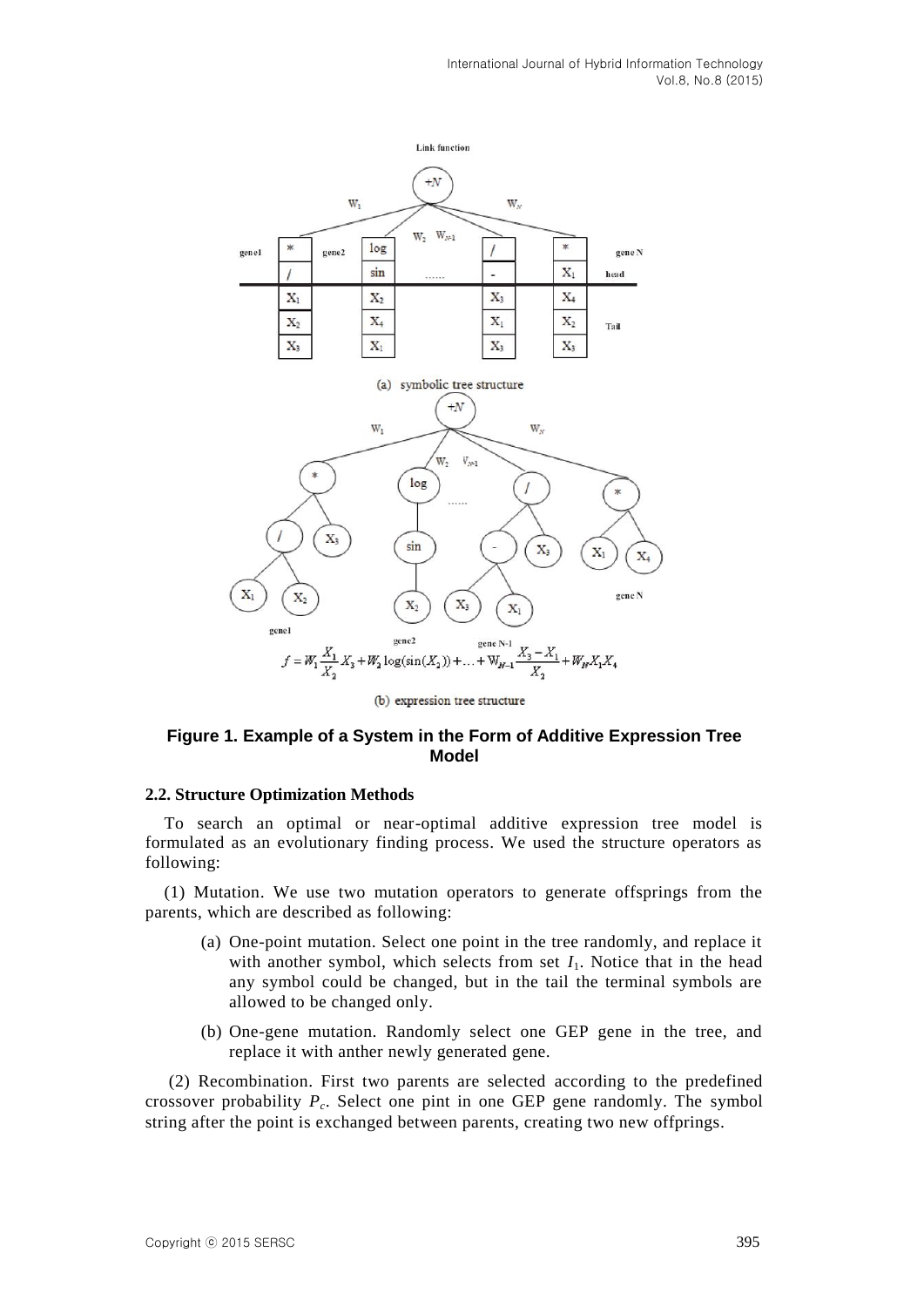(3) Selection. The roulette-wheel method is used to select offsprings from parent population according to the fitness. The fittest individuals have the higher probability of being selected. Individuals with worse fitness may not be chosen at all.

### **2.3. Parameter Optimization of Models using Cuckoo Search**

To find the optimal coefficients of an additive expression tree model, the cuckoo search (CS) method is used below. CS is one of the latest nature-inspired metaheuristic algorithms, proposed in 2009 by Xin-She Yang [20]. This algorithm is based on the brood parasitism of many cuckoo species and enhanced by the Lévy flights [20]. By analysis of some evolutionary algorithms, CS is potentially far more efficient than particle swarm optimization, genetic algorithms and artificial bee colony [23].

CS follows three idealized rules: (1) Each cuckoo only lays one egg at a time, which is dumped in randomly selected nest;  $(2)$  The nests with high quality of eggs could be selected to the next generation; (3) The number of available nests is fixed, and the egg laid by other cuckoo is discovered by the host cuckoo with a probability  $p_a \in [0,1]$ .

According to the above three idealized rules, the process of CS is described as followed.

- (1) Create the initial population randomly  $X_i$  ( $i = 1, 2, \ldots n$ ), which represent host nests.
- (2) Compute the fitness values of all population. If the maximum number of generations is reached or a satisfactory solution is found, then stop.
- (3) Lévy flight is performed to generate new solutions.

$$
X_i^{t+1} = X_i^t + \alpha \oplus L\acute{e}vy(\lambda)
$$
 (2)

Where  $X_i^t$  is the *i*-th solution at *t*-th generation,  $\alpha$  is step size which could control the scale of random search. In general,  $\alpha = 1$ .  $\oplus$  means entrywise multiplications,  $Lévy(\lambda)$  abides by Lévy probability distribution:

$$
Lévy(\lambda)u = t^{-1-\lambda}, \ 0 < \lambda \le 2
$$
 (3)

Lévy( $\lambda$ ) could be computed using the following equation [23]:

$$
Lévy(\lambda) \frac{\phi \times \mu}{|\mathbf{v}|^{\frac{1}{\lambda}}}
$$
  

$$
\phi = \left(\frac{\Gamma(1+\lambda) \times \sin(\Pi \times \frac{\lambda}{2})}{\Gamma((\frac{1+\lambda}{2}) \times \lambda \times 2^{\frac{\lambda-1}{2}})}\right)^{\frac{1}{\lambda}}
$$
(4)

Where  $\mu$  and  $\nu$  follow Gaussian distributions.

(4) According to probability  $p_a$ , discard the worse solutions. Create the same number of new solutions using preference random walk.

$$
X_i^{t+1} = X_i^t + r(X_m^t - X_n^t)
$$
\n(5)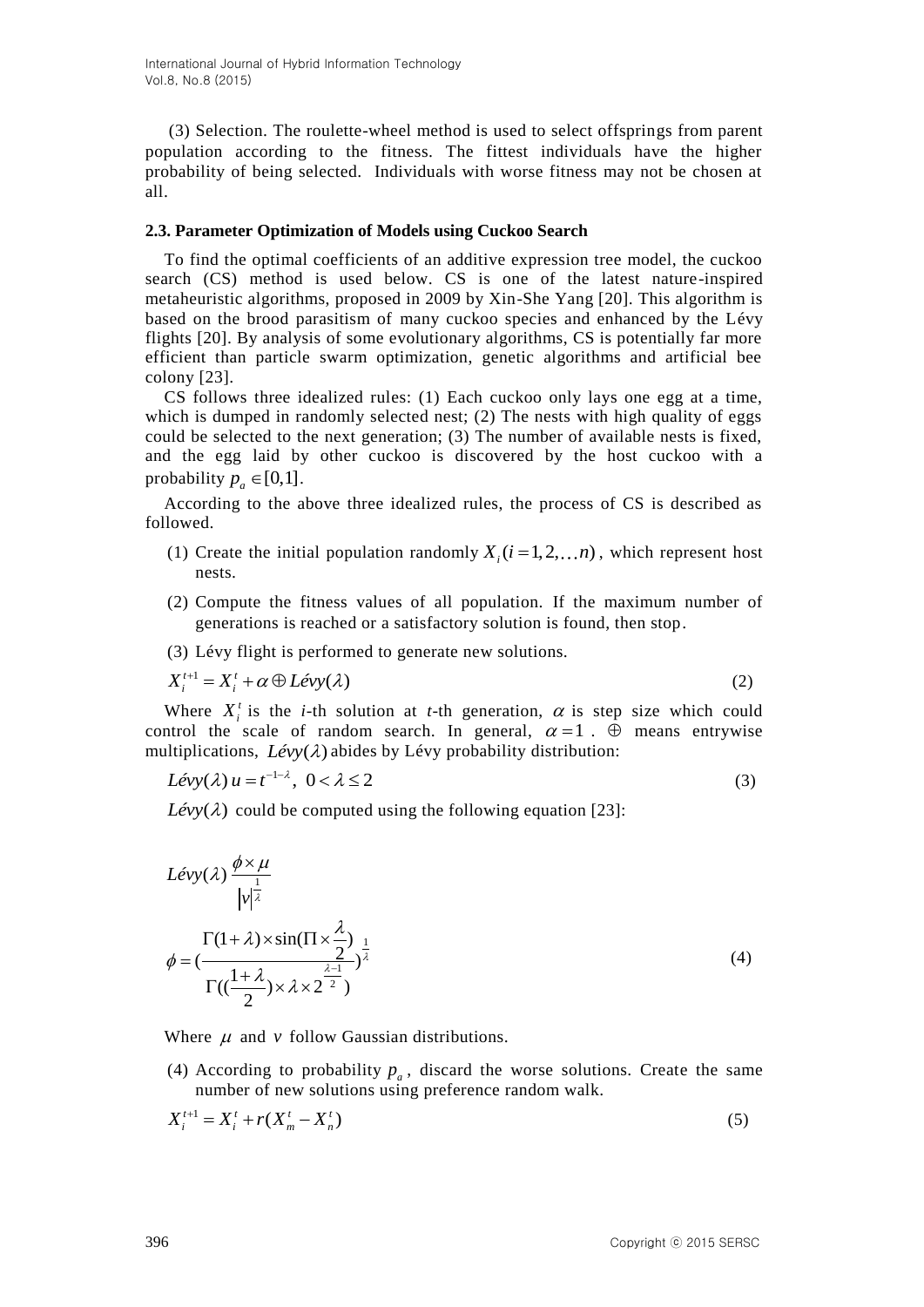Where *r* is scaling factor, which is created randomly from [0, 1].  $X_m^t$  and  $X_n^t$  are random solutions at *t*-th generation. Go to step (2).

#### **2.4. Fitness Function Definition**

Root mean square error (RMSE) is used as fitness function to evaluate the performance of candidate model.

$$
RMSE = \sqrt{\frac{1}{N} \sum_{i=1}^{N} (x_1^i - x_2^i)^2}
$$
(6)

Where *N* is the number of samples,  $x_1^k$  $x_1^i$  and  $x_2^i$  $x_2^i$  are the actual and model output of *i*-th sample, respectively.

### **3. Experimental Results and Illustrative Examples**

In this section, our proposed model and learning algorithm are applied to two kinds of nonlinear system identifications. The parameters used in the additive expression tree model and hybrid learning are chosen experimentally and listed in Table 1.

| Parameters                 | Initial value    |
|----------------------------|------------------|
| Population size, <i>PS</i> | 30               |
| Mutation rate, <i>mr</i>   | 0.4              |
| Recombination rate, $p_c$  | 0.7              |
| Maximum search step        | 200              |
| Initial coefficients       | Rand [-3.0, 3.0] |
| CS Error! Not a valid      | 30               |
| link.                      |                  |
| $CS$ $p$                   | 0.25             |
| CS maximum search step     | 100              |

**Table 1. Parameters used in Two Experiments**

### **3.1. Experiment 1**

The nonlinear system to be identified is described by

**Experiment 1**  
The nonlinear system to be identified is described by  

$$
y(k) = 0.72y(k-1) + 0.025y(k-2)u(k-2) + 0.01u^2(k-3) + 0.2u(k-4)
$$
 (7)

Where  $y(k)$  is the output of the system at the *k*-th time point,  $u(k)$  is the plant input. In order to make the comparison fairly, the input signals used for training additive expression tree model are same as in literatures [11,12,21], which is an iid uniform sequence over [-2,2] for about half of the 900 time points and the remaining data is given by  $1.05\sin(\pi k/45)$ . To test the performance of identification model, the following input is used for test.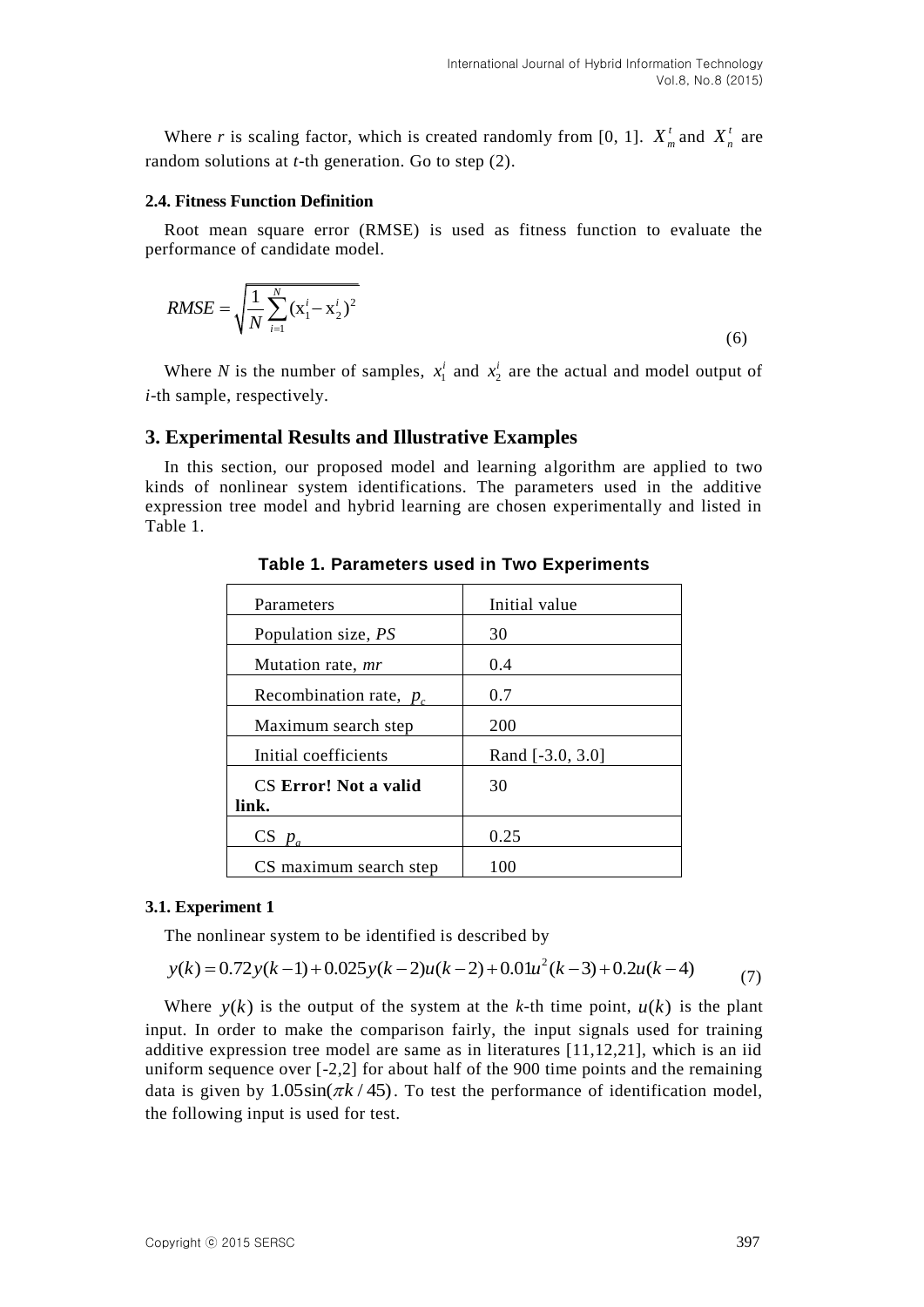



**Figure 2. Our Method Identification Performance for Example 1**



Error! Not a valid link.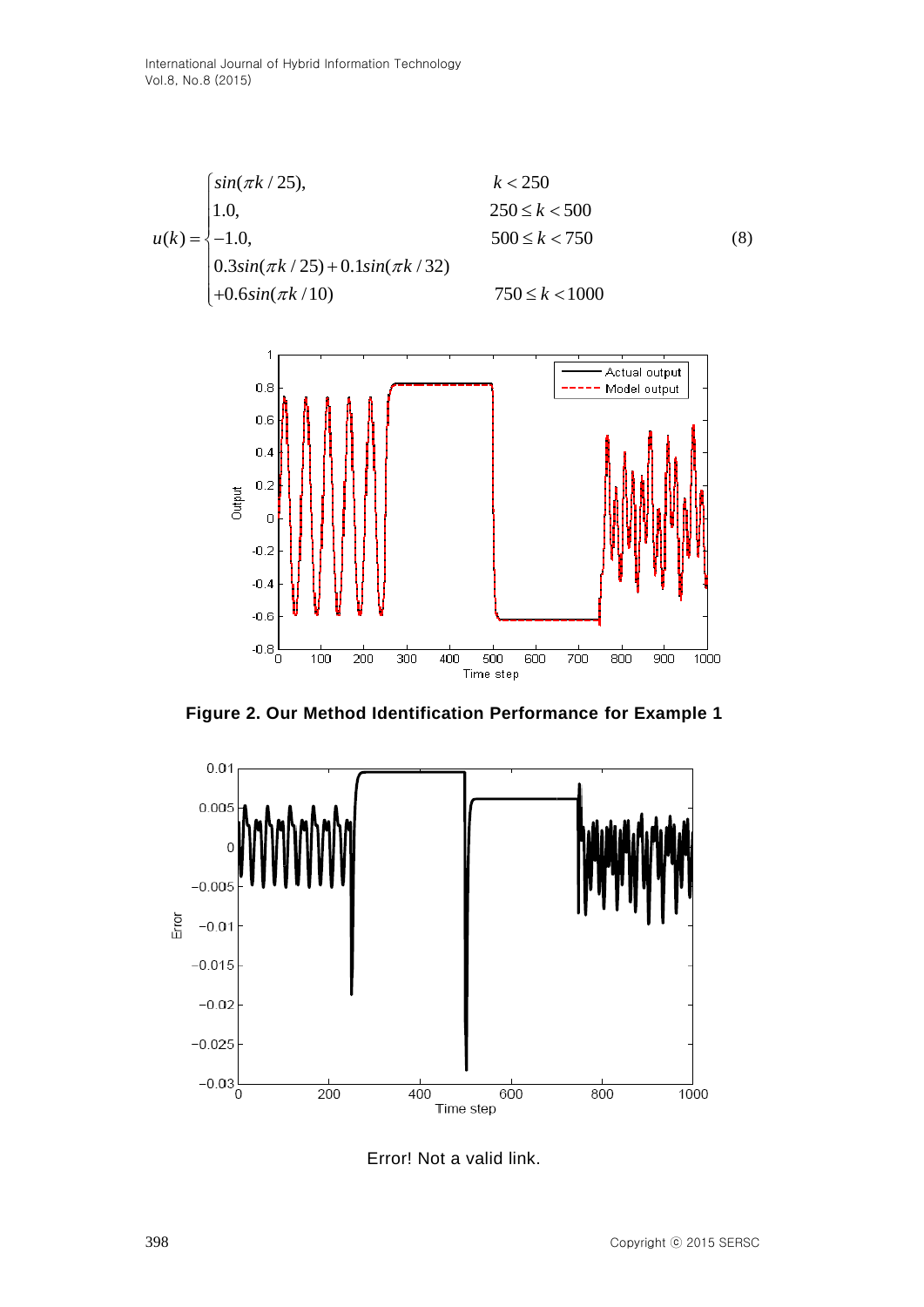

### **Figure 4. RMSE Values Obtained using Three Methods for Example 1**

The used instruction set  $I_0 = \{+2, +3, +4, +5, +6, +7, +8\}$  and **Figure 4. RMSE Values Obtained using Three Methods for Example 1**<br>The used instruction set  $I_0 = \{+2, +3, +4, +5, +6, +7, +8\}$  and<br> $I_1 = \{*, +, -, /, \sin, \cos, \cos, y(k-1), y(k-2), u(k-2), u(k-3), u(k-4), R\}$ . Figure 2 gives the identification performance between actual and identification model using our method. Figure 3 gives the identification error. From the Figures 2 and Figure 3, it can be see that identification system is nearly as same as actual one. Figure 4 illustrates the RMSE reduction curve using GP, gene expression programming (GEP) and additive expression tree during training. As shown in Figure 4, the convergence of our method is faster than GP and GEP, which are commonly used to identify the mathematical formulations. The RMSE values of identification system using some different methods for training and testing data are listed in Table 2. From Table 2, it is clear that our method performs better than neural network, neural network combining fuzzy rules and symbolic regression algorithms.

| Model               | RMSE of training | RMSE of testing |  |
|---------------------|------------------|-----------------|--|
| <b>ERNN[12]</b>     | 0.036            | 0.078           |  |
| RSONFIN[22]         | 0.03             | 0.06            |  |
| $TRFN-S[11]$        | 0.0067           | 0.0313          |  |
| FWNN[21]            | 0.018713         | 0.0201069       |  |
| FWNN-inline-PSO[12] | 0.0067           | 0.0163          |  |
| <b>GP</b>           | 0.011            | 0.018           |  |
| <b>GEP</b>          | 0.008337         | 0.009002        |  |
| Our method          | 0.0048           | 0.006342        |  |

**Table 2. Comparison of Different Models for Example 1**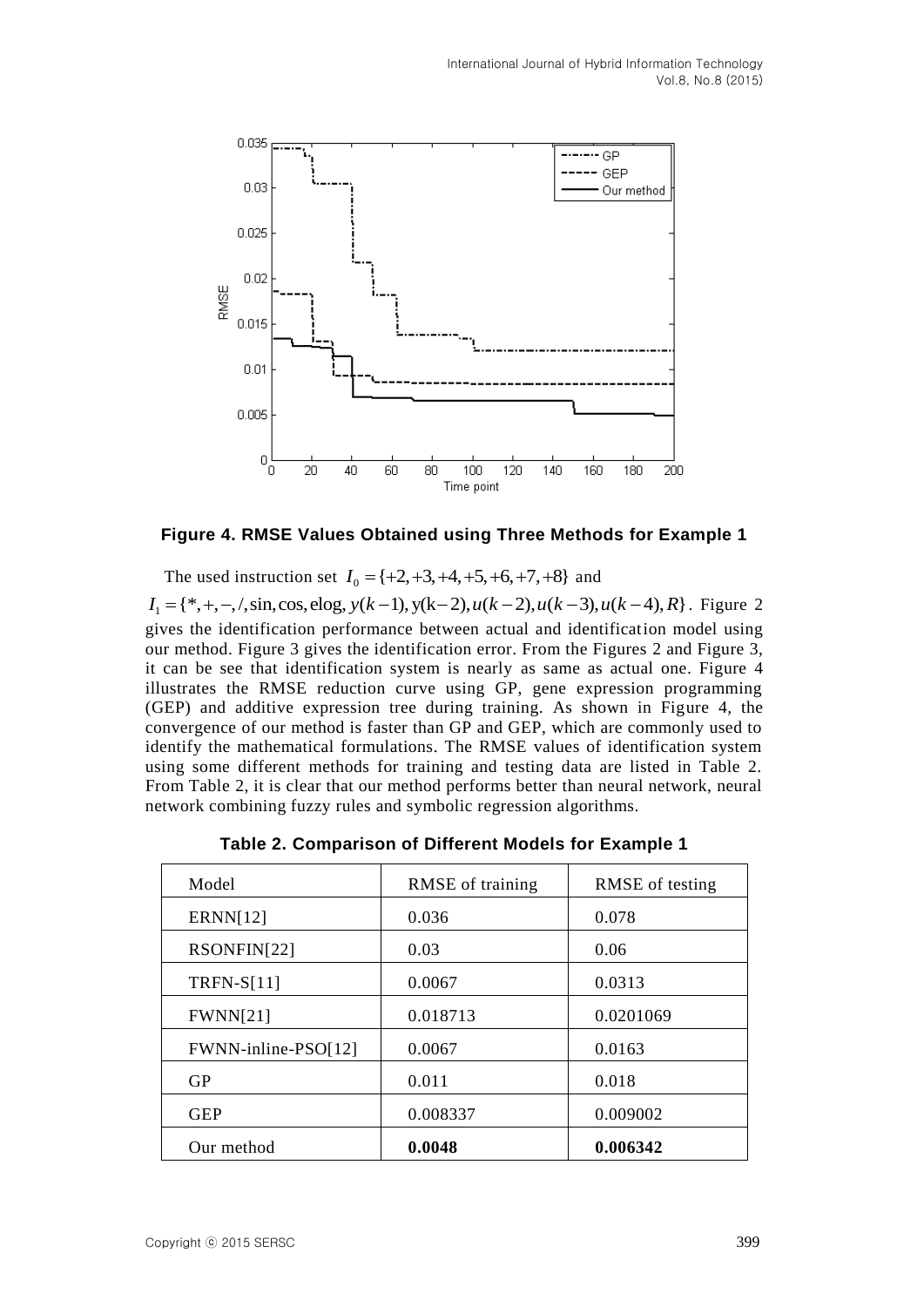International Journal of Hybrid Information Technology Vol.8, No.8 (2015)

#### **3.2. Experiment 2**

In this section, the plant to be identified is described by the following equation:  
\n
$$
y(k+1) = f(y(k), y(k-1), y(k-2), u(k), u(k-1)),
$$
\n(9)

where

$$
f(x_1, x_2, x_3, x_4, x_5) = \frac{x_1 x_2 x_3 x_5 (x_3 - 1) + x_4}{1 + x_3^2 + x_2^2}
$$
\n(10)



**Figure 5. Our Method Identification Performance for Example 2**

The identification system has been used in [11, 12, 21]. In order to make the

comparison fairly, the training and testing signals are same as [21]. The used  
instruction set 
$$
I_0 = \{+4, +5, +6, +7 +8\}
$$
 and  

$$
I_1 = \{+, -, *, /, \frac{1}{1-e^{-x}}, \sin, \tan, \cos, e^{-\frac{(x-a)^2}{b^2}}, \frac{2|a|}{1+e^{-2|a|x}}, y(k), y(k-1), y(k-2), u(k), u(k-1)\}
$$

Figure 5 gives the identification performance between actual and identification model using our method. Fig.6 gives the identification error. From the two Figures, it can be see that identification system is very close to actual one. Figure 7 illustrates the RMSE reduction curve using GP, GEP and our method during training, which shows that the convergence of our method is faster than GP and GEP. The RMSE values of identification system using some different methods for training and testing data are listed in Table 3. From Table 3, it is clear that our method performs better than the other models in terms of RMSE of testing data.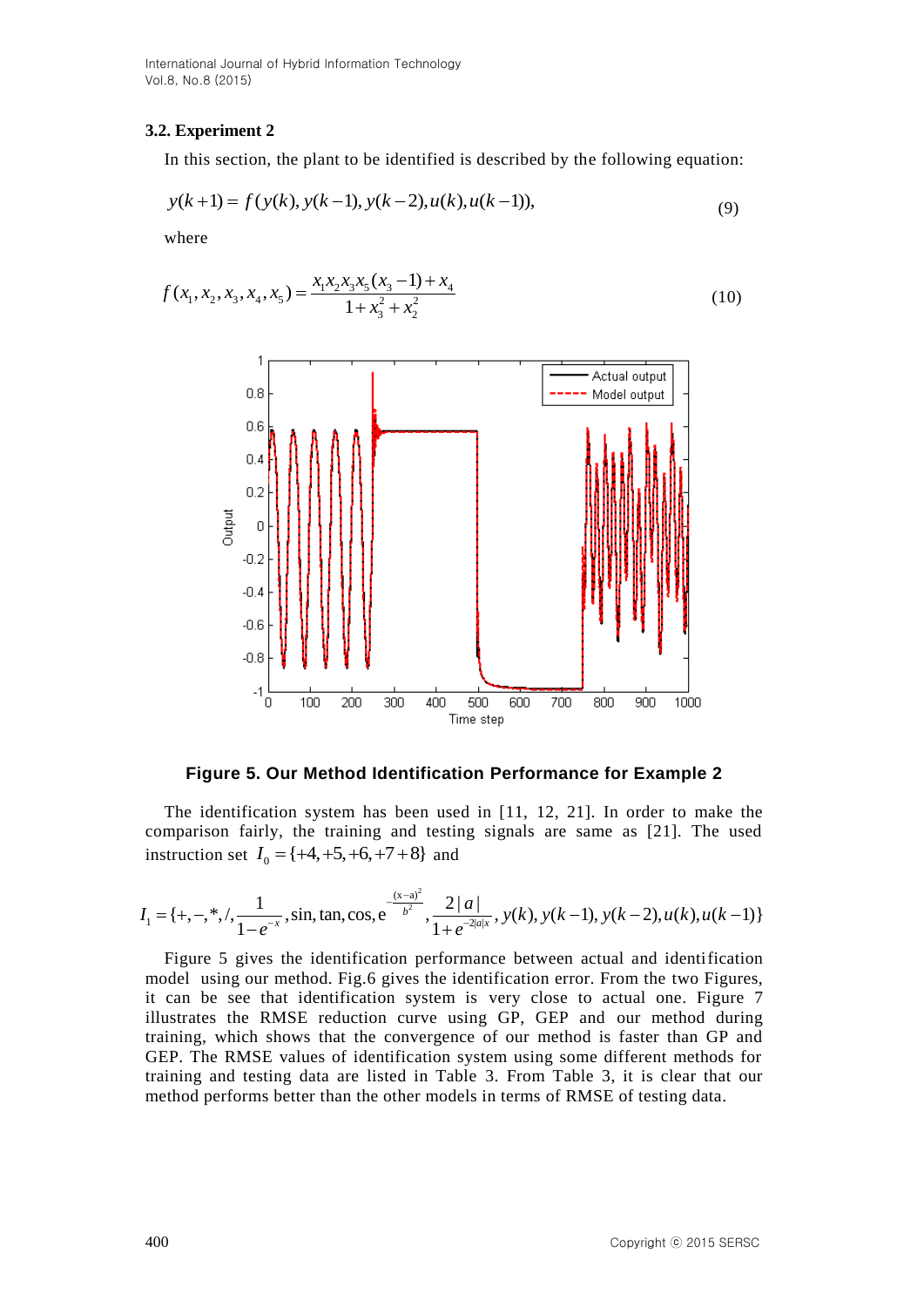

**Figure 6. Our Method Identification Error for Example 2**



**Figure 7. RMSE Value Obtained using three Methods for Example 2**

|  |  | Table 3 Comparison of different models for Example 2 |  |  |  |  |
|--|--|------------------------------------------------------|--|--|--|--|
|--|--|------------------------------------------------------|--|--|--|--|

| Model               | RMSE of training | RMSE of testing |
|---------------------|------------------|-----------------|
| RFNN[12]            | 0.0114           | 0.0575          |
| RSONFIN[22]         | 0.0248           | 0.0780          |
| $TRFN-S[11]$        | 0.0084           | 0.0346          |
| <b>FWNN[21]</b>     | 0.028232         | 0.030125        |
| FWNN-inline-PSO[12] | 0.0202           | 0.0274          |
| <b>GP</b>           | 0.037909         | 0.03112         |
| <b>GEP</b>          | 0.036788         | 0.027364        |
| Our method          | 0.034956         | 0.02683         |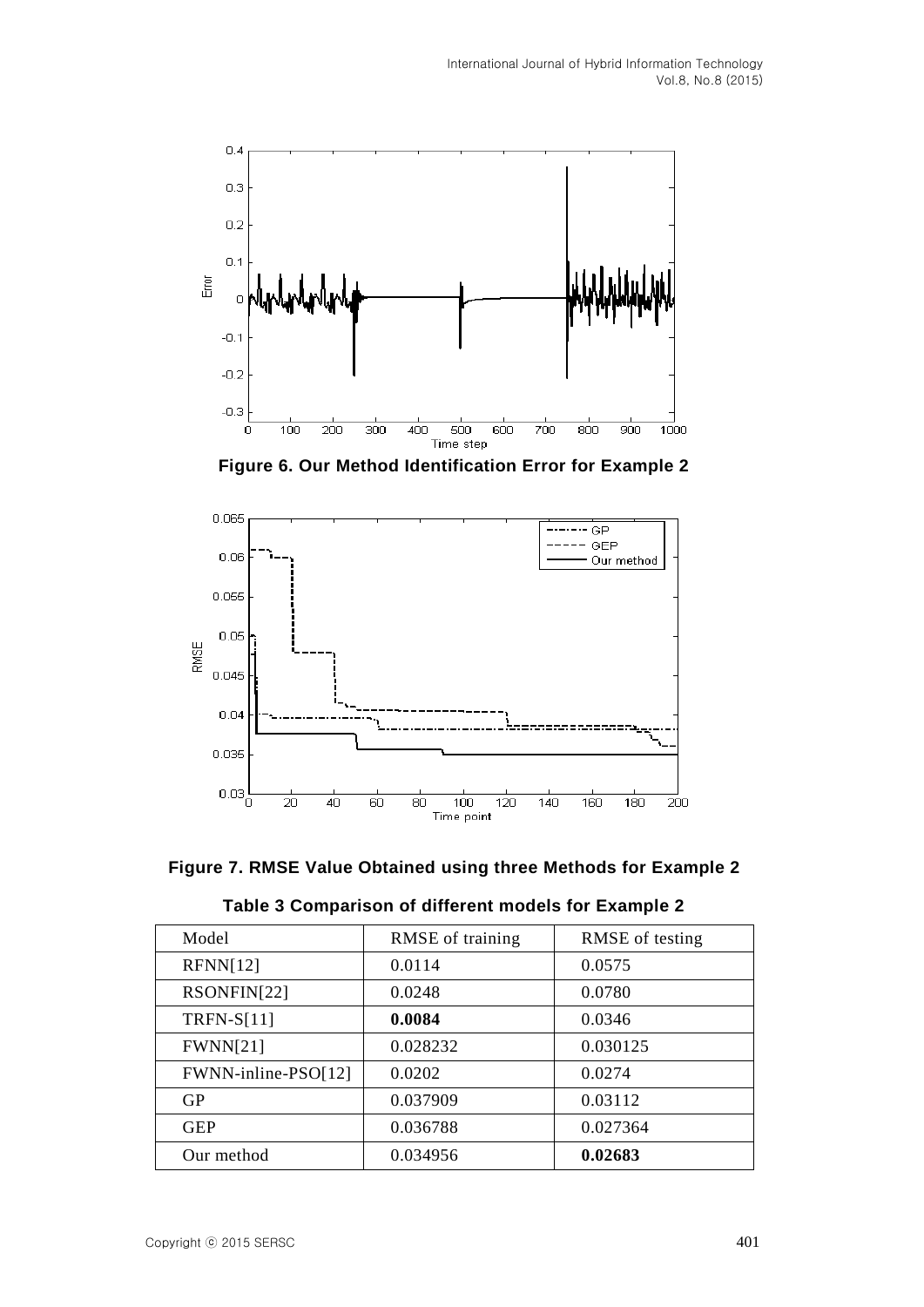# **4. Conclusion**

In this paper, an additive expression tree model and novel hybrid evolutionary method are proposed for identification of nonlinear system. Additive expression tree model is used to encoded mathematical formulations, and a novel hybrid algorithm based on a new structure-based evolutionary algorithm and cuckoo search is employed to find the optimal structure and parameters of systems. Additive expression tree model has the following advantages. (1) The model contains linear entities. Thus user may reduce the difficulties of program implementation. Due to not handle the nonlinear tree structure, runtime reduces sharply. (2) The form of additive expression tree model is very near to the representation of the system which we need identify. (3) The additive root node could make the linear/nonlinear system divided into several blocks, which reduces the problem complexity. Therefore additive expression tree model performs better than neural network, neural network with fuzzy rules, GP and GEP in both two simulation examples of system identification.

### **Acknowledgements**

This work was supported by the PhD research startup foundation of Zaozhuang University (No.1020702), and the Natural Science Foundation of Shandong Province, China (No.ZR2015PF007).

# **References**

- [1] H. Hujiberts, H. Nijmeijer and R. Willems, "System identification in communication with chaotic systems", IEEE Trans. Circuits Syst. I47, vol. 6, **(2000)**, pp. 800-808.
- [2] Y. Xie, B. Guo, L. Xu, J. Li and P. Stoica, "Multistatic adaptive microwave imaging for early breast cancer detection", IEEE Trans. Biomed. Eng., vol. 53, no. 8, **(2006)**, pp. 1647-1657.
- [3] Z. Tian and M. J. Zuo, "Health condition prediction of gears using a recurrent neural network approach", IEEE Trans. Rel., vol. 59, **(2010)**, pp. 700-705.
- [4] Q. Hua, W. T. M. Wentao and Z. J. hong, "Prediction method for network traffic based on maximum correntropy criterion", Communications, China, vol. 10, **(2013)**, pp. 134-145.
- [5] Z. Sigrist, P. Legrand, E. Grivel and B. Alcoverro, "Considering the measurement noise for a nonlinear system identification with evolutionary algorithms", 2012 Proceedings of the 20th European Signal Processing Conference (EUSIPCO), Bucharest, **(2012), pp.** 2114-2118.
- [6] P. J. Angeline, G. M. Saunders and J. B. Pollack, "An evolutionary algorithm that constructs recurrent neural networks", IEEE Trans.Neural Networks, vol. 5, **(1994)**, pp. 54-65.
- [7] X. Yao, "Evolving artificial neural networks", Proc. IEEE, vol. 87, **(1999)**, pp. 1423-1447.
- [8] C. J. Lin, "Nonlinear systems control using self-constructing wavelet networks", Appl Soft Comput., vol. 9, no. 1, **(2009)**, pp. 71-9.
- [9] J. L. X. Xue and W. Xiang, "Nonlinear system identification with modified differential evolution and rbf networks", Proc. IEEE Fifth Int. Conf. Advanced Comput. Intell., Nanjing, Jiangsu, China, **(2012),** pp. 332-335.
- [10] W. Yu, "Nonlinear system identification using discrete-time recurrent neural networks with stable learning algorithms", Information Sciences, vol. 158, **(2004)**, pp. 131-147.
- [11] C. F. Juang, "A TSK-Type Recurrent Fuzzy Network for Dynamic Systems Processing by Neural Network and Genetic Algorithms", IEEE Transactions on Fuzzy Systems, vol. 10, no. 2, **(2002)**, pp. 155-170.
- [12] R. Cheng and Y. P. Bai, "A novel approach to fuzzy wavelet neural network modeling and optimization", International Journal of Electrical Power & Energy Systems, vol. 64, **(2015)**, pp. 671-678.
- [13] L. Linhares, A. Fontes, A. Martins, F. Araújo and L. Silveira, "Fuzzy Wavelet Neural Network Using a Correntropy Criterion for Nonlinear System Identification", Mathematical problems in engineering (in press).
- [14] B. Subudhi and D. Jena, "A differential evolution based neural network approach to nonlinear system identification", Applied Soft Computing, vol. 11, **(2011)**, pp. 861-871.
- [15] E. Fallah-Mehdipour, O. Bozorg Haddad and M. A. Mariño, "Real-Time Operation of Reservoir System by Genetic Programming", Water Resources Management, vol. 26, no. 14, **(2012)**, pp. 4091-4103.
- [16] A. H. Gandomi and A. H. Alavi, "Multi-stage genetic programming: A new strategy to nonlinear system modeling", Information Sciences 181(23) **(2011)** 5227–5239.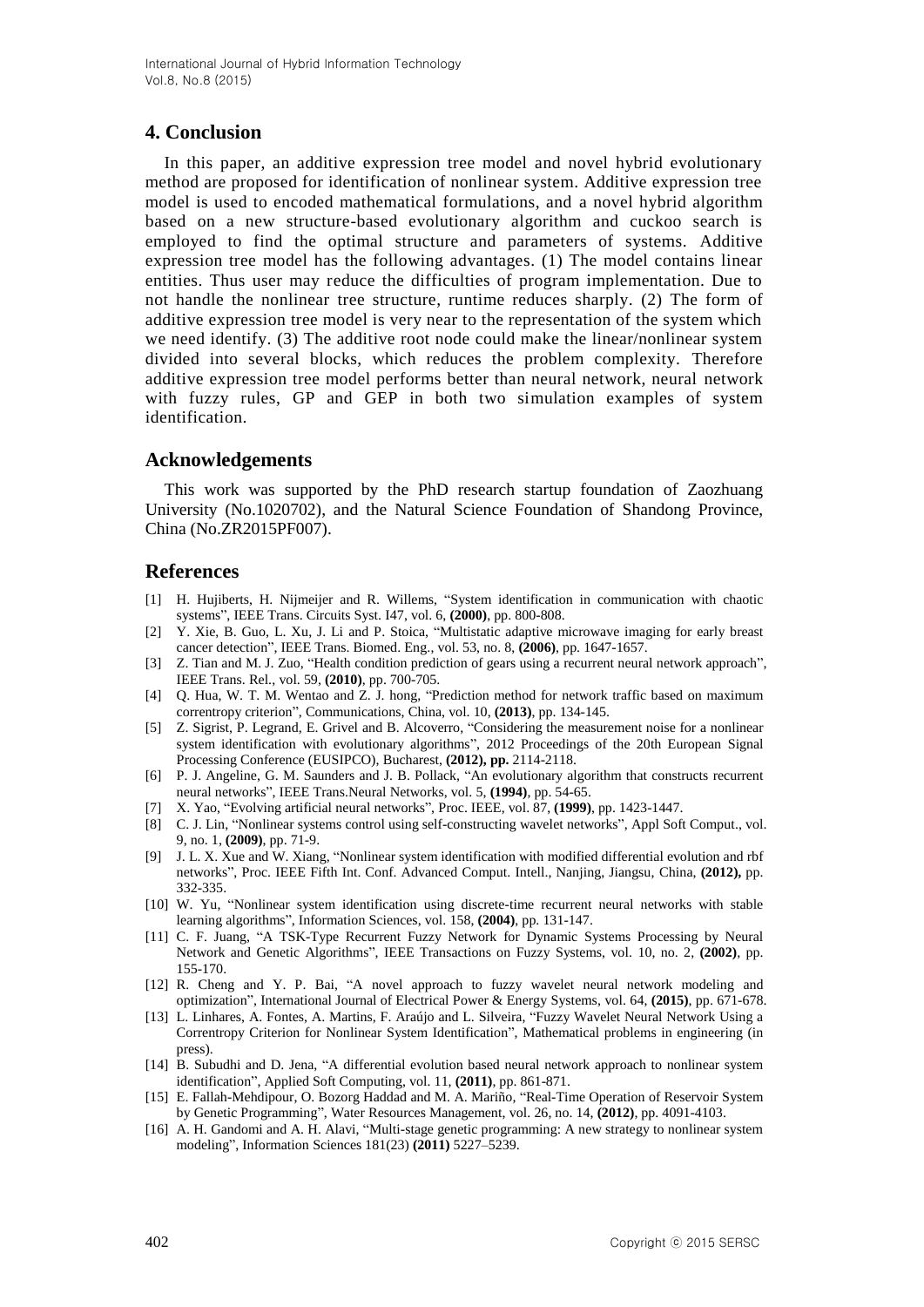- [17] Y. Q. Zhang, Y. F. Pu, H. S. Zhang, Y. B. Su, L. F. Zhang and J. L. Zhou, "Using gene expression programming to infer gene regulatory networks from time-series data", Computational Biology and Chemistry, vol. 47, **(2013)**, pp. 198-206.
- [18] Y. H. Chen, J. Yang, Y. Zhang and J. W. Dong, "Evolving Additive tree models for System Identification", International Journal of Computational Cognition, vol. 3, no. 2, **(2005)**, pp. 19-26.
- [19] C. Ferreira, "Gene Expression Programming in Problem Solving", Soft Computing and Industry, **(2002)**, pp. 635-653.
- [20] X. S. Yang and S. Deb, "Cuckoo Search: Recent Advances and Applications", Neural Computing and Applications, vol. 24, no. 1, **(2014)**, pp. 169-174.
- [21] R. H. Abiyev and O. Kaynak, "Fuzzy wavelet neural networks for identification and control of dynamic plants a novel structure and a comparative study", IEEE Trans Ind Electron, vol. 55, no. 8, **(2008)**, pp. 3133-40.
- [22] C. F. Juang and C. T. Lin, "A recurrent self-organizing neural fuzzy inference network", IEEE Trans Neural Networks, vol. 10, no. 4, **(1999)**, pp. 828-45.
- [23] P. Civicioglu and E. Besdok, "A conceptual comparison of the cuckoo-search, particle swarm optimization, differential evolution and artificial bee colony algorithms", Artificial Intelligence Review, vol. 39, no. 4, **(2013)**, pp. 315-346.

#### **Author**

**Bin Yang**, is the teacher of Zaozhuang University. He has pursued his Ph.D. in School of Information science and Engineering from Shandong University, Jinan, P. R. China. He received his B.Sc. and Master degree in School of Information Science and Engineering from University of Jinan. His research interests include hybrid computational intelligence and its applications in time-series prediction, system identification and gene regulatory network.